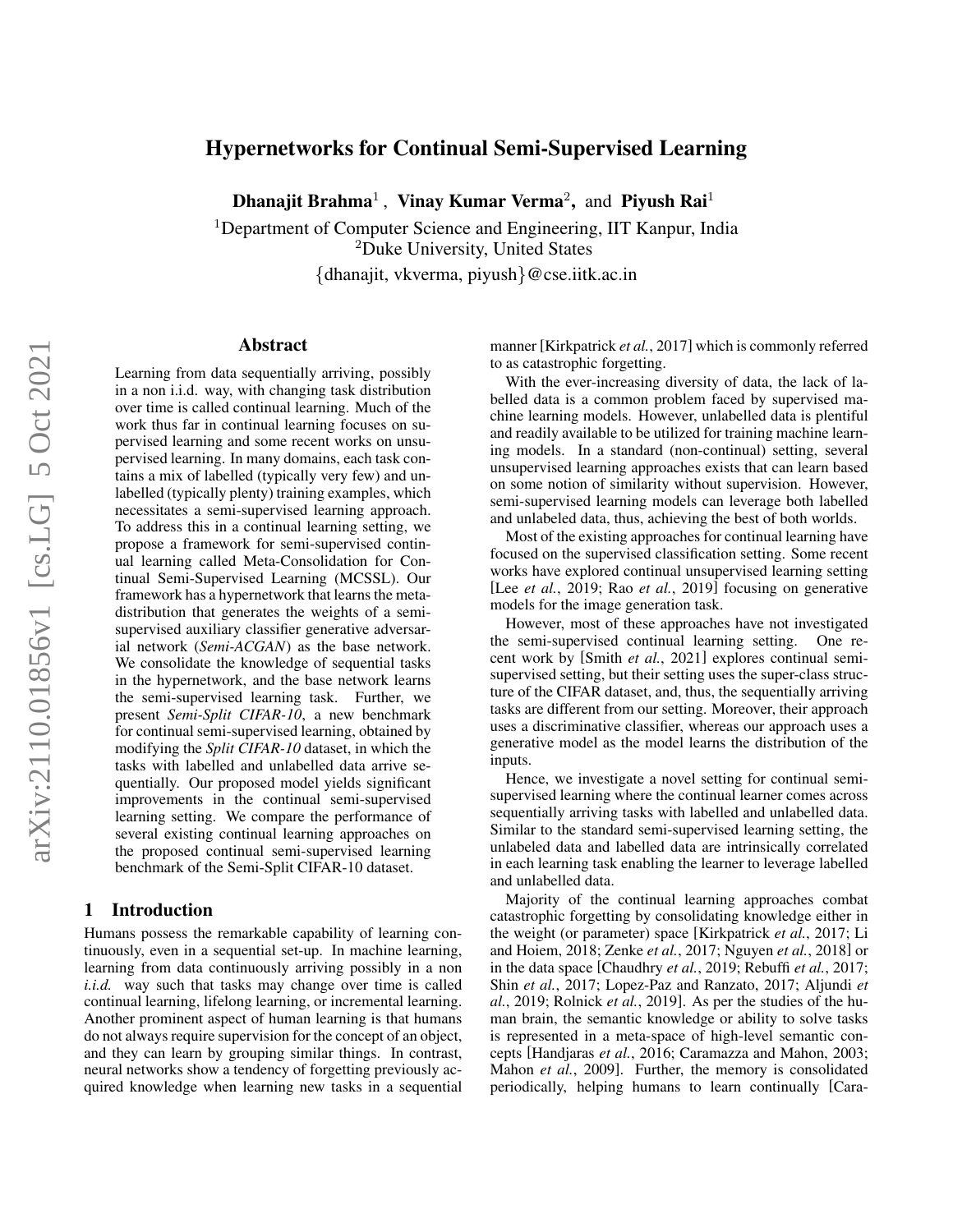[mazza and Shelton, 1998;](#page-6-16) [Wilson and McNaughton, 1994;](#page-6-17) [Alvarez and Squire, 1994\]](#page-6-18). Inspired from this, recent work by [\[Joseph and Balasubramanian, 2020\]](#page-6-19) proposed a framework, namely, Meta-Consolidation for Continual Learning (MER-LIN), that consolidates the knowledge of continual tasks in the meta-space, i.e., the space of the parameters of a weight generating network. This weight generating network is called the *hypernetwork*, and it generates the parameters of a *base network*. Such a base network is responsible for solving the specific continually arriving downstream task. We model the hypernetwork in [\[Joseph and Balasubramanian, 2020\]](#page-6-19) using a Variational Auto-Encoder (VAE) model with a task-specific prior. However, they focus only on the supervised learning set-up. Thus, the base network is a discriminative neural network such as a feed-forward neural network or a modified Residual Network (ResNet-18).

In this paper, we propose MCSSL: Meta-Consolidation for Continual Semi-Supervised Learning, a framework motivated from MERLIN [\[Joseph and Balasubramanian, 2020\]](#page-6-19), in which the continual learning takes place in the latent space of a weight-generating process, i.e., in the space of the parameters of the hypernetwork. However, [\[Joseph and Balasubra](#page-6-19)[manian, 2020\]](#page-6-19) uses a discriminative classifier (ResNets) as the base network and, thus, they focus only on the continual supervised setting. In contrast to [\[Joseph and Balasubrama](#page-6-19)[nian, 2020\]](#page-6-19), our model uses a modified form of an auxiliary classifier generative adversarial network (ACGAN) [\[Odena](#page-6-20) *et al.*[, 2017\]](#page-6-20) as the base network to perform continual semisupervised learning. The auxiliary classifier in the GAN provides the ability to learn classification using the labelled data. Inspired from [\[Salimans](#page-6-21) *et al.*, 2016], we modify the discriminator in the ACGAN to handle the unlabelled data, and we call it *Semi-ACGAN*. This leads to having a supervised and an unsupervised component in the Semi-ACGAN training objective. Thus, the VAE-like hypernetwork learns to generate parameters of the Semi-ACGAN base network, which performs the downstream task of semi-supervised classification.

## 2 MCSSL: Meta-Consolidation for Continual Semi-Supervised Learning

This section starts with the problem set-up of Continual Semi-Supervised Learning. Following this, we present the overview of our proposed framework. Then, we describe the Semi-ACGAN as the base model and the training mechanism of Semi-ACGAN. Moreover, we provide the details of the hypernetwork VAE that learns the task-specific parameter distribution. Further, we describe the details of the metaconsolidation of the hypernetwork followed by the inference mechanism.

#### 2.1 Problem Set-up and Notation

The problem of continual semi-supervised learning deals with learning from sequentially arriving semi-supervised tasks, as the data for a task arrives only after the previous task finishes. Let  $\mathcal{T}_1, \mathcal{T}_2, \cdots, \mathcal{T}_K$  be a sequence of semi-supervised tasks such that  $\mathcal{T}_k$  is the task at time instance k. Moreover, each task  $\mathcal{T}_j$ , for  $j \in \{1, \cdots, K\}$ , consists of  $\mathcal{T}_j^{tr}$ ,  $\mathcal{T}_j^{val}$  and  $\mathcal{T}_j^{test}$ that corresponds to training, validation and test sets for task  $j$ 

respectively. Further, we define

$$
\mathcal{T}_j^{tr} = [\{({\bm{x}}_m, y_m)\}_{m=1}^{M_{tr}^j}, \{{\bm{u}}_n\}_{n=1}^{N_{tr}^j}],
$$

where  $(x_m, y_m)$  is the  $m^{th}$  labelled sample,  $u_n$  is the  $n^{th}$ unlabelled sample, and the total number of labelled and unlabelled training samples for  $j^{th}$  task are  $M_{tr}^j$  and  $N_{tr}^j$  respectively.

Similarly, corresponding to the validation and test set per task, we define  $\mathcal{T}_j^{val} = [\{ (x_m, y_m) \}_{m=1}^{M_{val}^j}, \{ u_n \}_{n=1}^{N_{val}^j} ]$  and  $\mathcal{T}^{test}_j = [\{({\bm{x}}_m, y_m)\}_{m=1}^{M_{test}^j},\{{\bm{u}}_n\}_{n=1}^{N_{test}^j}]$  respectively.

### 2.2 Model Overview

In our proposed framework, the hypernetwork is a VAE-like model with task-specific conditional priors, and it models the parameter distribution of the base network. For each task, multiple instances of the base network learn the downstream semi-supervised task using both the labelled and unlabelled training data. We use the weights of these trained base models as the inputs for training the hypernetwork. So, the hypernetwork learns to generate task-specific weights for the base network, which eventually performs the continual semisupervised task. Further, meta-consolidation enables the hypernetwork to consolidate the knowledge from the previous tasks. Moreover, after training, the weights for the base network are sampled and ensembled during prediction or inference.

#### 2.3 Base Model: Semi-ACGAN

The base network is a modified auxiliary classifier GAN (Semi-ACGAN) and, thus, consists of a generator G, a discriminator D with an auxiliary classifier. We denote the weights of the base network for task k using  $\mathbf{\Theta}_k$ .

In Semi-ACGAN, G is conditioned on the class label  $y$ along with the noise  $z_b$ . Thus, the generated samples  $x_{\text{fake}} =$  $G(z_h, y)$  correspond to a class label. Let s denote whether the source of the sample  $x$  is real or fake. For a sample  $x$ , the discriminator gives the probability distribution over the sources  $p(s|x)$  as well as the probability distribution over the classes  $p(\mathbf{y}|\mathbf{x})$ , i.e.,  $[p(\mathbf{s}|\mathbf{x}), p(\mathbf{y}|\mathbf{x})] = D(\mathbf{x})$ .

Let us denote the real sample using  $x_{\text{real}}$  and the actual class of the sample using  $\hat{y}$ . The training objective consists of the following:

(i) For Labelled data:

a. Log likelihood of the correct source,

$$
\mathcal{L}_s^{\mathsf{L}} = \mathbb{E}[\log p(\mathbf{s} = \text{real}|\mathbf{x}_{\text{real}})] +
$$
  

$$
\mathbb{E}[\log p(\mathbf{s} = \text{fake}|\mathbf{x}_{\text{fake}})] \tag{1}
$$

b. Log likelihood of the correct class,

$$
\mathcal{L}_c^{\text{L}} = \mathbb{E}[\log p(\boldsymbol{y} = \hat{\boldsymbol{y}} | \boldsymbol{x}_{\text{real}})] +
$$
  

$$
\mathbb{E}[\log p(\boldsymbol{y} = \hat{\boldsymbol{y}} | \boldsymbol{x}_{\text{fake}})]
$$
 (2)

(ii) For Unlabelled data:

a. Log likelihood of the correct source for real images,

$$
\mathcal{L}_s^{\text{U}} = \mathbb{E}[\log p(\boldsymbol{s} = \text{real}|\boldsymbol{x}_{\text{real}})] \tag{3}
$$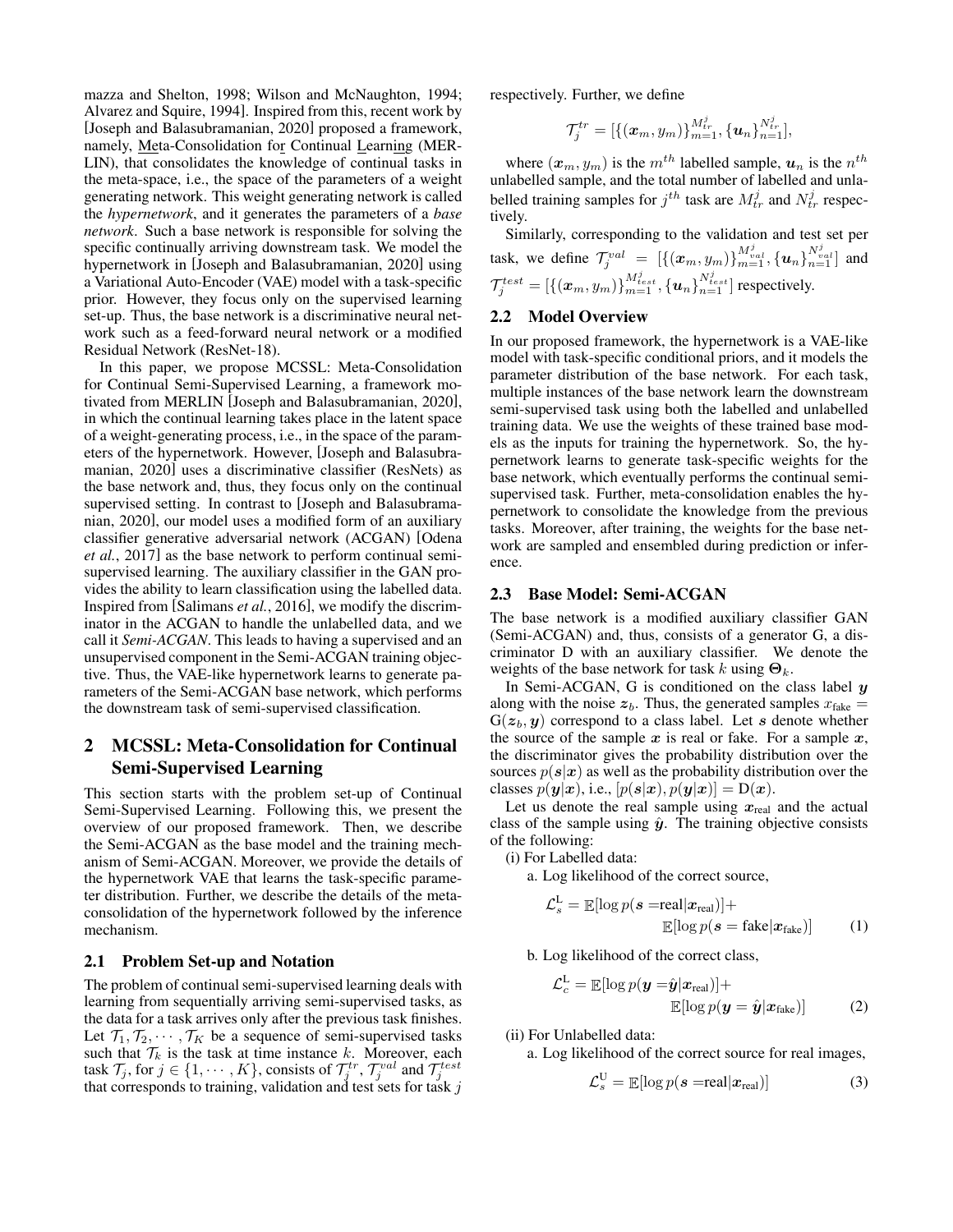<span id="page-2-0"></span>

Figure 1: Base model: Semi-ACGAN. D learns from the labelled (green arrow), the unlabelled (blue arrow) samples as well as the generated (red arrow) samples. D predicts both the source (real or fake) and the class label for the labelled and generated samples, whereas, for the unlabelled samples, D only predicts the source.

The discriminator D learns by maximizing  $\mathcal{L}_{c}^{\text{L}} + \mathcal{L}_{s}^{\text{L}} + \mathcal{L}_{s}^{\text{U}}$ , whereas the generator G learns by maximizing  $\mathcal{L}_{c}^{\text{L}} - \mathcal{L}_{s}^{\text{L}}$ .

Note that since the class information of unlabelled data is missing, we do not consider the log-likelihood of the correct class in the case of unlabelled data.

The generator G is a neural network that takes both the class label and noise. The class label embedding is obtained from the class id using a class embedding layer that is trainable. Thus, G learns to generate class-specific samples.

The discriminator D is a neural network with shared layers and two separate output layers: i. validity layer: output layer for correct source, ii. auxiliary classifier layer: output layer for correct class label. D utilizes only the validity layer for unlabelled data while using both the validity and auxiliary classifier layers for labelled data. Since the class information is known for the generated images, both the output layers of D are used for generated images.

The shared layers of D enable learning from both the labelled and the unlabelled data. As the training progresses, G learns to generate realistic samples with known class labels, enabling D to do better classification.

Figure [1](#page-2-0) shows the modules of the base network Semi-ACGAN. As the real samples can consist of both the labelled data and unlabelled data, the figure shows it using green and blue arrows, respectively. On the other hand, the red arrows depict the generated samples. Moreover, the outputs are colour coded similarly.

## 2.4 Task-specific Parameter Distribution: Hypernetwork

As B instances of the trained base network are used as the inputs for training the hypernetwork, we denote this set using  $\{\bar{\Theta}_k^l\}_{l=1}^B$  for task k. Since a VAE-like model having taskspecific conditional prior is used as the hypernetwork, we define the parameters of the hypernetwork as  $[\theta, \phi]$  such that  $\theta$ and  $\phi$  are the encoder and decoder parameters of the hypernetwork respectively.

The hypernetwork VAE models the task-specific parameter distribution  $p(\Theta|\mathbf{t})$ . Thus, learning the hypernetwork enables the consolidation of knowledge from the previous tasks

in the meta-space. The vector representation  $t_j$  for the  $k^{th}$ task can be any fixed-length vector representation including Word2Vec [\[Mikolov](#page-6-22) *et al.*, 2013], GloVe [\[Pennington](#page-6-23) *et al.*, [2014\]](#page-6-23) or just a one-hot encoding of the task identity. We use t to denote  $t_j$  in this subsection for brevity.

Inspired from MERLIN [\[Joseph and Balasubramanian,](#page-6-19) [2020\]](#page-6-19), the hypernetwork is trained by optimizing a VAElike objective [\[Kingma and Welling, 2013\]](#page-6-24). The computation of the marginal likelihood of the parameter distribution  $p_{\theta}(\Theta | t) = \int p_{\theta}(\Theta | z, t) p_{\theta}(z | t) dz$  is intractable because of the intractability in the computation of its true posterior  $p_{\theta}(z|\Theta, t) = \frac{p_{\theta}(\Theta|z, t)p_{\theta}(z|t)}{p_{\theta}(\Theta|t)}$ . Thus, we introduce an approximate variational posterior  $q_{\phi}(z|\Theta, t)$  to resolve the problem of intractibility. The log marginal likelihood can be written as:

$$
p_{\theta}(\Theta|t) = KL(q_{\phi}(z|\Theta, t) \| p_{\theta}(z|\Theta, t)) + \mathcal{L}(\theta, \phi|\Theta, t) \qquad (4)
$$

where  $\mathcal{L}(\theta, \phi | \Theta, t) = \int_{z} q_{\phi}(z | \Theta, t) \log \frac{p_{\theta}(z, \Theta | t)}{q_{\phi}(z | \Theta, t)}$  is the evidence lower bound (ELBO). This lower bound can be maximized in order to maximize the log-likelihood.

Further,  $\mathcal{L}(\theta, \phi | \Theta, t)$  can be expressed as (refer to [\[Joseph](#page-6-19)] [and Balasubramanian, 2020\]](#page-6-19) for complete derivation):

<span id="page-2-1"></span>
$$
\mathcal{L}(\theta, \phi | \mathbf{\Theta}, t) = -KL(q_{\phi}(z | \mathbf{\Theta}, t) \| p_{\theta}(z | t)) + \mathbb{E}_{q_{\phi}(z | \mathbf{\Theta}, t)}[\log p_{\theta}(\mathbf{\Theta} | z, t)] \quad (5)
$$

Maximizing Eqn. [5](#page-2-1) minimizes the KL divergence term, causing the approximate posterior weights to become close to the task-specific prior  $p_{\theta}(z|t)$ . The second term is the expected negative reconstruction error, and it requires sampling to estimate. The hypernetwork parameters  $\phi$  and  $\theta$ , also known as encoder and decoder parameters, are trained using backpropagation and stochastic gradient descent. We assume that  $p_{\theta}$ (.) and  $q_{\phi}$ (.) are Gaussian distributions. Moreover, the reparameterization trick [\[Kingma and Welling, 2013\]](#page-6-24) is used to backpropagate through the stochastic parameters. Taking  ${\{\Theta_k^l\}}_{l=1}^B$  as the input, we train the hypernetwork by maximizing Eqn. [5.](#page-2-1)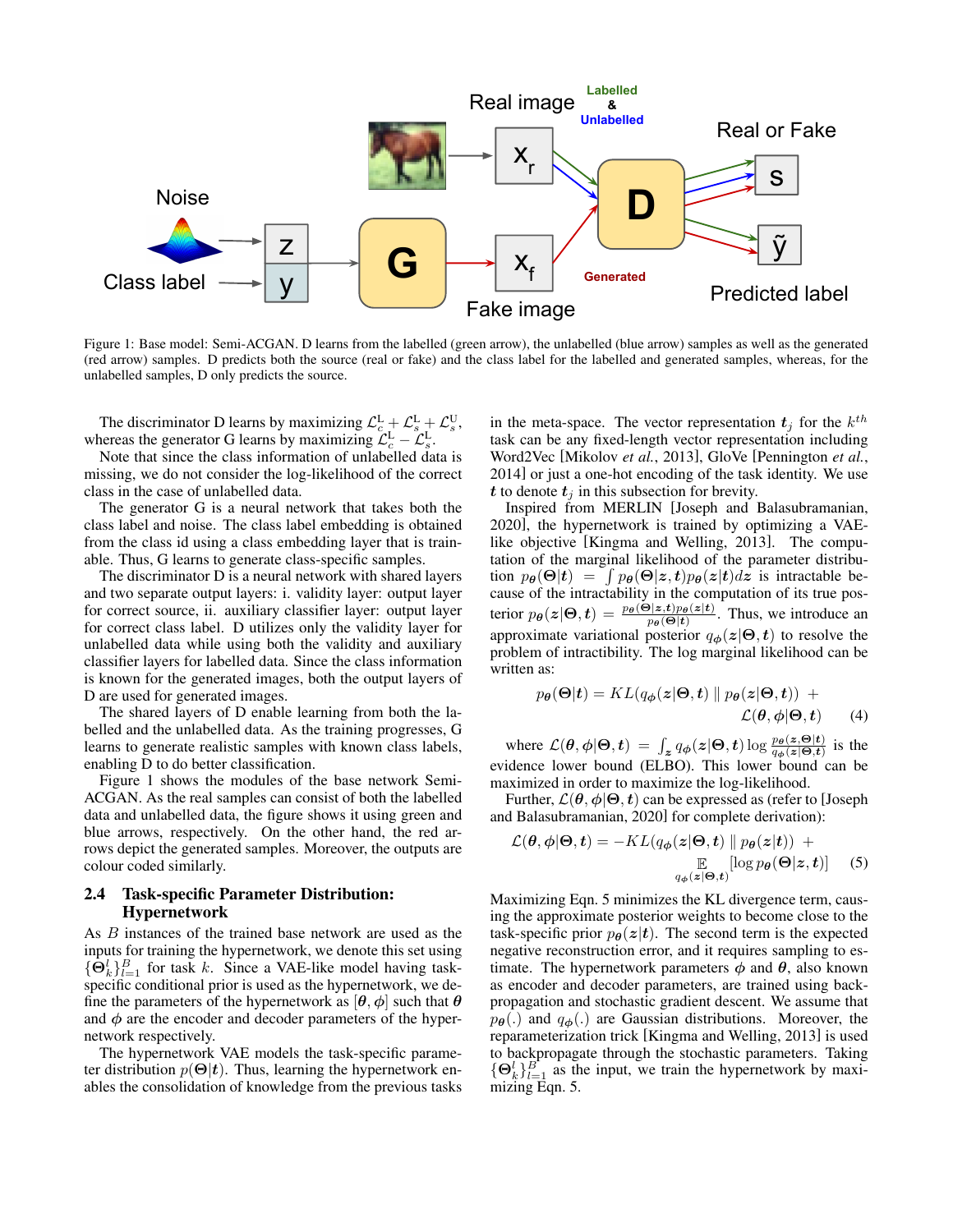Unlike standard VAE, the task-specific prior is not an isotropic multivariate Gaussian. It is given by:

$$
p_{\theta}(z|t) = \mathcal{N}(z|\mu_t, \Sigma_t)
$$
 (6)

where  $\mu_t = W_{\mu}^T t$  and  $\Sigma_t = W_{\Sigma}^T t$  such that  $W_{\mu}$  and  $W_{\Sigma}$  are trainable parameters, and learned along with the hypernetwork parameters.

#### 2.5 Meta-Consolidation

Training the VAE directly on  $\{\Theta_k^l\}_{l=1}^B$  causes a distributional shift, i.e., a bias towards the current task  $k$ . So, the hypernetwork VAE needs to consolidate the knowledge from the previous tasks. We call this *meta-consolidation*. We store the means and covariances of all the learned task-specific prior, which adds a negligible storage complexity. The metaconsolidation mechanism is described below:

- 1. For each task  $\mathcal{T}_j$  till current task  $k$   $(j = 1, \dots, k)$ ,
	- (a) Sample  $z_{t_j}$  from task-specific prior:

$$
z_{t_j} \sim \mathcal{N}(z|\mu_{t_j}, \Sigma_{t_j})
$$

(b) Sample P many semi-supervised base pseudomodels from decoder:

$$
\mathbf{\Theta}_j^i \sim p_{\theta}(\mathbf{\Theta}|\mathbf{z}_{t_j}, t_j); \text{ where } i \in \{1, 2, \cdots, P\}
$$

(c) Compute the loss using Eqn. [5:](#page-2-1)

$$
Loss = \sum_{i=1}^{P} \mathcal{L}(\theta, \phi | \Theta_j^i, t_j)
$$

(d) Optimize Loss to update parameters  $\phi$ ,  $\theta$ 

#### 2.6 Inference

Learning the task-specific parameter distribution  $p_{\theta}(\Theta | z, t)$ gives the ability to sample multiple  $\Theta$ 's during inference. This ability provides an *ensembling* effect of multiple models without storing the models a priori. Like most of the other continual learning approaches, we use a small exemplar memory buffer  $\mathcal E$  for fine-tuning during inference.

Our approach can work with or without task-specific information during inference. However, we focus on the taskagnostic setting as it is more realistic and challenging. The inference procedure for task-agnostic inference is described below:

1. Aggregate the stored means and covariances:

$$
\boldsymbol{\mu} = \frac{1}{k} \sum_{i=1}^k \boldsymbol{\mu}_{t_i}, \boldsymbol{\Sigma} = \frac{1}{k} \sum_{i=1}^k \boldsymbol{\Sigma}_{t_i}
$$

2. Sample z from prior with aggregated mean and covariance:

$$
\boldsymbol{z}\sim\mathcal{N}(\boldsymbol{z}|\boldsymbol{\mu},\boldsymbol{\Sigma})
$$

3. Sample E number of  $\Theta$ 's (semi-supervised base models) from learned decoder:

$$
\Theta^i \sim p_{\theta}(\Theta | \mathbf{z}); \text{ where } i \in \{1, 2, \cdots, E\}
$$

4. Fine-tune  $\{\Theta^i\}_{i=1}^E$  on  $\mathcal E$ 

5. Ensemble results from  $\{\Theta^i\}_{i=1}^E$  and solve tasks  $\{\mathcal{T}_i\}_{i=1}^k$ 

The inference procedure for task-aware inference is given as below:

- 1. For each task  $\mathcal{T}_j$ ;  $j \in \{1, \dots, k\}$ 
	- (a) Sample  $z_{t_j}$  from task-specific prior:

$$
z_{t_j} \sim \mathcal{N}(z|\mu_{t_j}, \Sigma_{t_j})
$$

(b) Sample  $E$  number of  $\Theta$ 's from learned decoder:

$$
\Theta_j^i \sim p_{\theta}(\Theta | \mathbf{z}_{t_j}, t_j); \text{ where } i \in \{1, 2, \cdots, E\}
$$

- (c) Fine-tune  $\{\Theta_j^i\}_{i=1}^E$  on  $\mathcal{E}$
- (d) Ensemble results from  $\{\Theta_j^i\}_{i=1}^E$  and solve task  $\mathcal{T}_j$

### 3 Related Work

Most of the existing continual learning approaches focus on the problem of continual supervised learning. These approaches consolidate knowledge either in the weight space, data space or meta-space.

Elastic Weight Consolidation (EWC) [\[Kirkpatrick](#page-6-0) *et al.*, [2017\]](#page-6-0) is a regularization based approach that penalizes drastic changes in the parameters that have a large influence on prediction. Variational Continual Learning (VCL) [\[Nguyen](#page-6-6) *et al.*[, 2018\]](#page-6-6) is a probabilistic regularization based approach using Bayesian neural networks. They treat the posterior of the current task as the prior for the next task as it naturally emerges from online variational inference. Learning without Forgetting (LwF) [\[Li and Hoiem, 2018\]](#page-6-4) uses knowledge distillation to preserve the knowledge of previous tasks.

Gradient Episodic Memory (GEM) [\[Lopez-Paz and Ran](#page-6-10)[zato, 2017\]](#page-6-10) stores a limited number of samples to retrain while constraining new task updates to not interfere with knowledge of previous tasks. [\[Aljundi](#page-6-11) *et al.*, 2019] extended this idea by selecting subsets of samples that approximate the region of the data seen in the previous tasks.

[\[von Oswald](#page-6-25) *et al.*, 2019] operates in the meta-space as it learns a hypernetwork that generates the weights of the base model. However, they learn a task identity conditioned deterministic function. Similarly, recent work by [\[Joseph and Bal](#page-6-19)[asubramanian, 2020\]](#page-6-19) consolidates the knowledge from previous tasks in the meta-space of weight generating hypernetwork. They learn the task-specific distribution of weights, giving them the ability to ensemble during prediction.

Some recent approaches focus on the problem of continual unsupervised learning. [Rao *et al.*[, 2019\]](#page-6-2) presents an approach for unsupervised representation learning with a dynamic expansion based approach using a latent mixture-of-Gaussians. [Lee *et al.*[, 2019\]](#page-6-1) focuses on the discriminative and generative tasks using Dirichlet process mixture models for dynamic expansion with a generative process different from [Rao *et al.*[, 2019\]](#page-6-2).

A recent approach, named, *DistillMatch* [\[Smith](#page-6-3) *et al.*, [2021\]](#page-6-3) tries to address the problem of Continual Semi-Supervised Learning. However, the unlabeled data in continual tasks significantly differ from our set-up, as [\[Smith](#page-6-3) *et al.*[, 2021\]](#page-6-3) uses the super-class structure of the CIFAR dataset.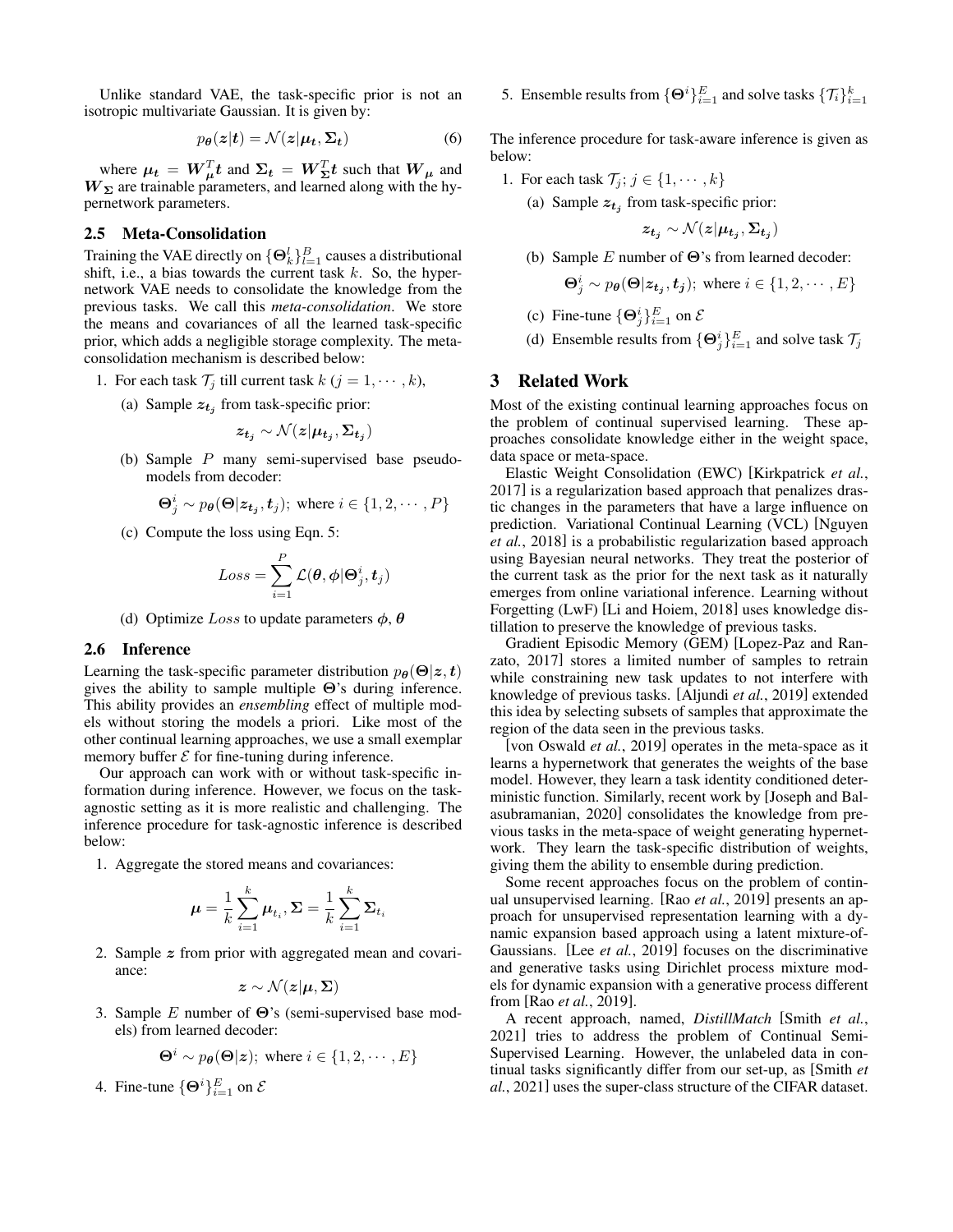<span id="page-4-0"></span>

| Labelled data $\rightarrow$ | 500 (120)    |       | 250(60) |      | 100(24)      |      | 50(12)       |       |
|-----------------------------|--------------|-------|---------|------|--------------|------|--------------|-------|
| Methods $\downarrow$        | $A \uparrow$ |       | Α↑      |      | $A \uparrow$ |      | $A \uparrow$ |       |
| Single-SSL                  | 59.57        | 2.90  | 59.80   | 3.44 | 57.35        | 1.87 | 54.38        | 0.72  |
| <b>EWC-SSL</b>              | 60.11        | 0.88  | 60.89   | 3.20 | 60.78        | 3.17 | 59.65        | 2.23  |
| MCSSL (Ours)                | 63.72        | -4.61 | 63.55   | 2.45 | 63.37        | 3.60 | 63.00        | 11.25 |

Table 1: Average accuracy (A) ( $\uparrow$  higher is better) and average forgetting (F) ( $\downarrow$  lower is better) of MCSSL and the baseline approaches modified to use both labelled and unlabelled data on Semi-Split CIFAR-10 dataset. The number of labelled data is varied, whereas, the number of unlabelled data is fixed to 1000 (240). The number inside () denotes the labelled memory buffer size.

<span id="page-4-1"></span>

| Labelled data $\rightarrow$ | 500 (120) |                | 250(60)      |                | 100(24)      |                | 50(12)       |                |
|-----------------------------|-----------|----------------|--------------|----------------|--------------|----------------|--------------|----------------|
| Methods $\downarrow$        | A<br>↑    | $F \downarrow$ | $A \uparrow$ | $F \downarrow$ | $A \uparrow$ | $F \downarrow$ | $A \uparrow$ | $F \downarrow$ |
| Single                      | 63.48     | 10.81          | 59.54        | 1.81           | 53.65        | $-3.76$        | 51.68        | 3.57           |
| <b>EWC</b>                  | 67.32     | 5.20           | 59.25        | 10.01          | 52.82        | $-0.39$        | 49.82        | 0.04           |
| <b>MERLIN</b>               | 59.71     | 0.51           | 33.77        | $-0.48$        | 22.71        | 2.07           | 17.84        | 1.06           |
| MCSSL (Ours)                | 63.72     | $-4.61$        | 63.55        | 2.45           | 63.37        | 3.60           | 63.00        | 11.25          |

Table 2: Average accuracy (A) ( $\uparrow$  higher is better) and average forgetting (F) ( $\downarrow$  lower is better) upon varying the number of labelled data on Semi-Split CIFAR-10 dataset. The number inside () denotes the labelled memory buffer size. MCSSL (Ours) uses some unlabelled data, whereas other baseline models only use the labelled data.

DistillMatch combines pseudo-labelling for semi-supervised learning, knowledge distillation for continual learning, along with consistency regularization as it uses *FixMatch* [\[Sohn](#page-6-26) *et al.*[, 2020\]](#page-6-26) as the base semi-supervised learner. Moreover, it has an out-of-distribution detection scheme required due to its problem set-up. However, unlike our approach, Distill-Match is not a generative approach, and thus, the distribution of input is not directly modeled.

## 4 Experiments

We propose a novel dataset for continual semi-supervised learning. We conduct a comprehensive analysis of our proposed model MCSSL on the proposed modified CIFAR dataset and compare our model with other state-of-the-art approaches. We describe the dataset details, evaluation metrics, hyperparameter settings, experimental results and analysis in this section. All the results are shown for *task-agnostic* setting as it is more realistic and challenging.

### 4.1 Dataset Details

We experiment with the CIFAR dataset in a continual learning semi-supervised set-up. *Split CIFAR-10* [Zenke *et al.*[, 2017\]](#page-6-5) dataset is a supervised continual learning benchmark dataset that has 10 tasks with 45,000 images in total such that each task contains 2 classes. We modify Split CIFAR-10 dataset for continual semi-supervised learning set-up. Thus, we have 10 tasks in total where each task contains 2 classes with a varying number of labelled data and unlabelled data. We name this modified dataset as *Semi-Split CIFAR-10*.

### 4.2 Training Details and Hyperparameters

The base model Semi-ACGAN uses convolutional deep neural networks for G and D. The validity and auxiliary classifier layers of D are both linear layers with sigmoid and softmax functions applied respectively to get the scores. During training, number of base models is 5, and for training these base models, we use Adam optimizer with initial learning rate of 0.0002. We provide the architecture details of G and D below.

Detailed architecture of G: [BatchNorm; Upsampling: scale=4; Conv: 3x3, 16 filters, stride=1, padding=1); BatchNorm; LeakyReLU; Conv: 3x3, 3 filters, stride=1, padding=1); Tanh].

Detailed architecture of shared layers of D: [Conv: 3x3, 16 filters, stride=2, padding=1; LeakyReLU; Dropout:  $p=0.25$ ; Conv:  $3x3$ , 32 filters, stride=2, padding=1; LeakyReLU; Dropout: p=0.25; BatchNorm].

The hypernetwork uses 5 base models to learn its encoder and decoder parameters. The chunking trick proposed by [\[von Oswald](#page-6-25) *et al.*, 2019] is used to keep the size of the VAE small. The weights of the base models are flattened and then split into chunks of size 250. We train the hypernetwork conditioned on the chunks, and the chunk embeddings are learned together with the hypernetwork parameters. The weights are assembled back for making the inference. We use the one-hot encoding of the task identity.

In the hypernetwork VAE, the encoder network has one fully connected layer with 30 neurons. Moreover, the decoder network architecture is a mirror of the encoder network architecture. This is followed by two layers for predicting mean and diagonal covariance vectors respectively. The dimension of latent  $z$  is 10. The hypernetwork VAE is trained for 5 epochs using Adadelta optimizer with an initial learning rate of 0.005 and batch size of 1.

During inference, we sample 15 models from the decoder for ensembling using majority voting. Further, the labelled and unlabelled data in the memory buffer are used to fine-tune the models. Since the base models are loaded sequentially at a time (saving only the final logits) not more than one model is ever loaded in the memory at one time.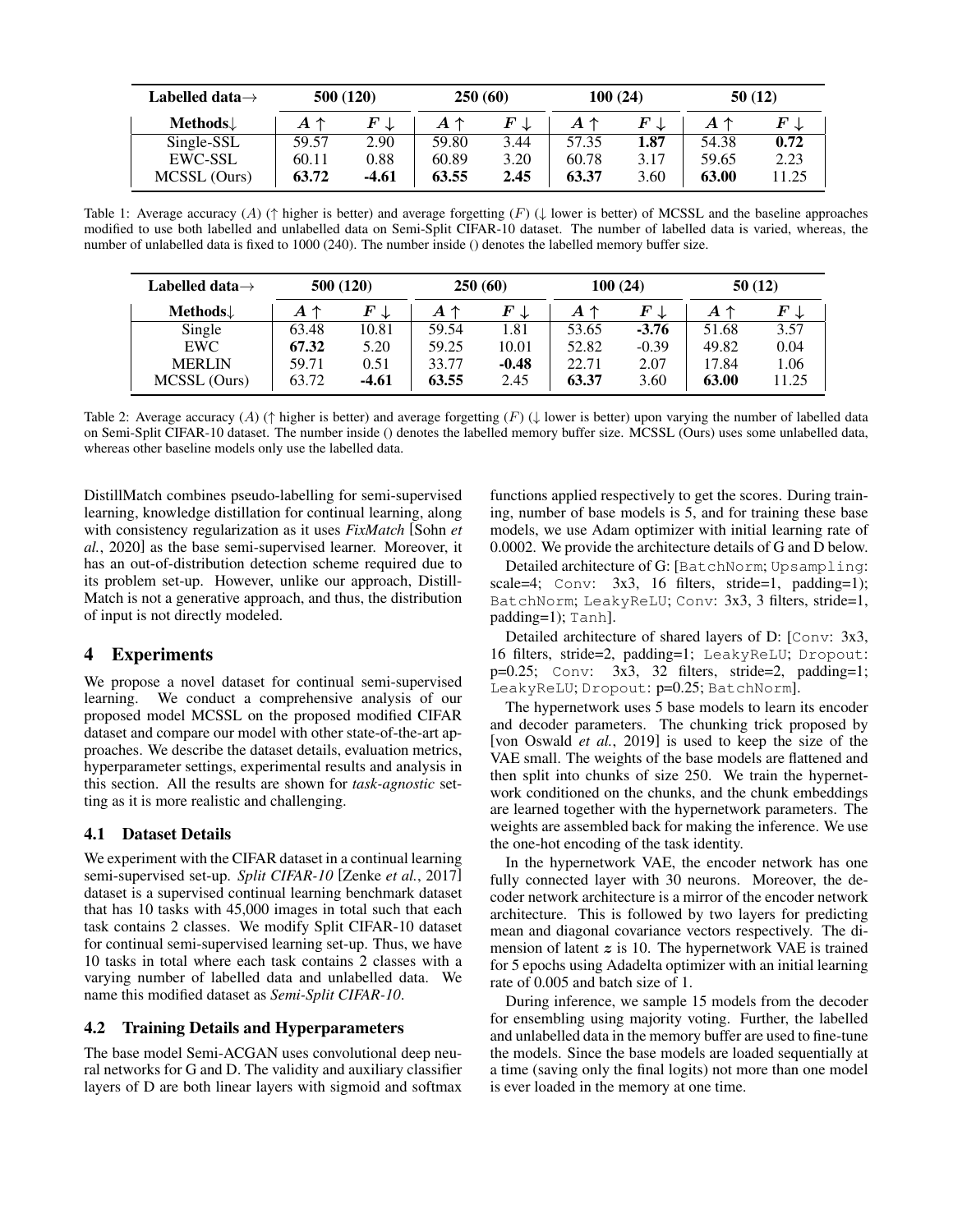### 4.3 Evaluation Metrics

We define  $a_{k,j}$  as the accuracy on the test set of  $j^{th}$  task, after model is trained on  $k^{th}$  task. Following previous works on continual learning, we use the metrics given below to evaluate the models:

1. Average Accuracy:

$$
A = \frac{1}{K} \sum_{k=1}^{K} A_k
$$
; where  $A_k = \frac{1}{k} \sum_{j=1}^{k} a_{k,j}$ 

2. Average Forgetting:

$$
F = \frac{1}{K} \sum_{k=1}^{K} F_k ;
$$
  
where  $F_k = \frac{1}{k-1} \sum_{j=1}^{k-1} \max_{l \in \{1, \dots, k-1\}} (a_{l,j} - a_{k,j})$ 

## 4.4 Results and Analysis

We adapt EWC for continual semi-supervised setting, denoted as *EWC-SSL*, and conduct experiments with a varying number of labelled data. We also train a single base

<span id="page-5-0"></span>500 (120) unlabelled examples per task



No. of labelled examples per task



No. of unlabelled examples per task

Figure 2: Top: Semi-Split CIFAR-10 dataset with varying number of labelled data, and fixed number of unlabelled data. Bottom: Semi-Split CIFAR-10 dataset with varying number of unlabelled data, and fixed number of labelled data. The number inside () denotes memory buffer size.

model Semi-ACGAN without any continual learning mechanism and denote it using *Single-SSL*. The labelled data is used during continual training, and a small fraction of it is stored in a memory buffer for fine-tuning during inference. Table [1](#page-4-0) shows the results on Semi-Split CIFAR-10 dataset. We compare our approach with Single-SSL and EWC-SSL as baseline continual semi-supervised approaches. We fix number of unlabelled data to 1000 per task with unlabelled data memory buffer size of 240 per task for all the models. The decrease in number of labelled data does not have much significant impact on the performance of MCSSL as it consistently outperforms baseline approaches in all settings. This suggests that our approach generalises better in low data regimes.

In order to demonstrate the ability of our model to leverage unlabeled data, we also compare with other continual supervised baseline approaches in Table [2.](#page-4-1) Here, *Single* denotes a *Resnet18* classifier trained without any continual learning mechanism. EWC also uses a Resnet18 classifier, whereas MERLIN uses a modified Resnet18 classifier as described in [\[Joseph and Balasubramanian, 2020\]](#page-6-19). Our model uses labelled data along with some unlabelled data, whereas other models use only labelled data. As our model outperforms other approaches in most settings, we observe that it does better than others as labelled data decreases. Decreasing labelled data has no significant effect on our model, whereas the performance of other models drops drastically.

In Fig. [2](#page-5-0) (Top), we fix the number of unlabelled examples per task as 500 with 120 unlabelled samples in the memory buffer for fine-tuning as we vary the number of labelled examples per task. We notice that the accuracy slightly increases with an increase in the labelled data. Here, forgetting tends to decrease as the labelled examples per task increases.

Fig. [2](#page-5-0) (Bottom) shows a varying number of unlabelled examples upon fixing the number of labelled examples per task as 100 with 24 labelled examples in the memory buffer for fine-tuning. We observe that upon fixing the number of labelled data per task, the accuracy increases with an increase in unlabelled data. Also, forgetting tends to increase as the examples per task increases, but it is not significant.

## 5 Conclusion

We proposed a novel continual semi-supervised learning scheme in which tasks with both unlabeled and labelled examples arrive sequentially. We developed a taskspecific weight generation-based approach for continual semi-supervised learning problem. We utilize a semisupervised auxiliary classifier GAN (*Semi-ACGAN*) as the base model. We also extended other continual learning approaches to use both labelled and unlabelled data, and comparisons show that MCSSL performs better on the *Semi-Split CIFAR-10* dataset in most of the settings. We also outperform other continual supervised baseline approaches that show the ability of our model MCSSL to leverage knowledge from the unlabelled examples. Moreover, MCSSL performs well even for a low number of labelled examples. In future work, we plan to evaluate MCSSL on more benchmarks and baselines.

Acknowledgments: This work was supported by Qualcomm Innovation Fellowship.